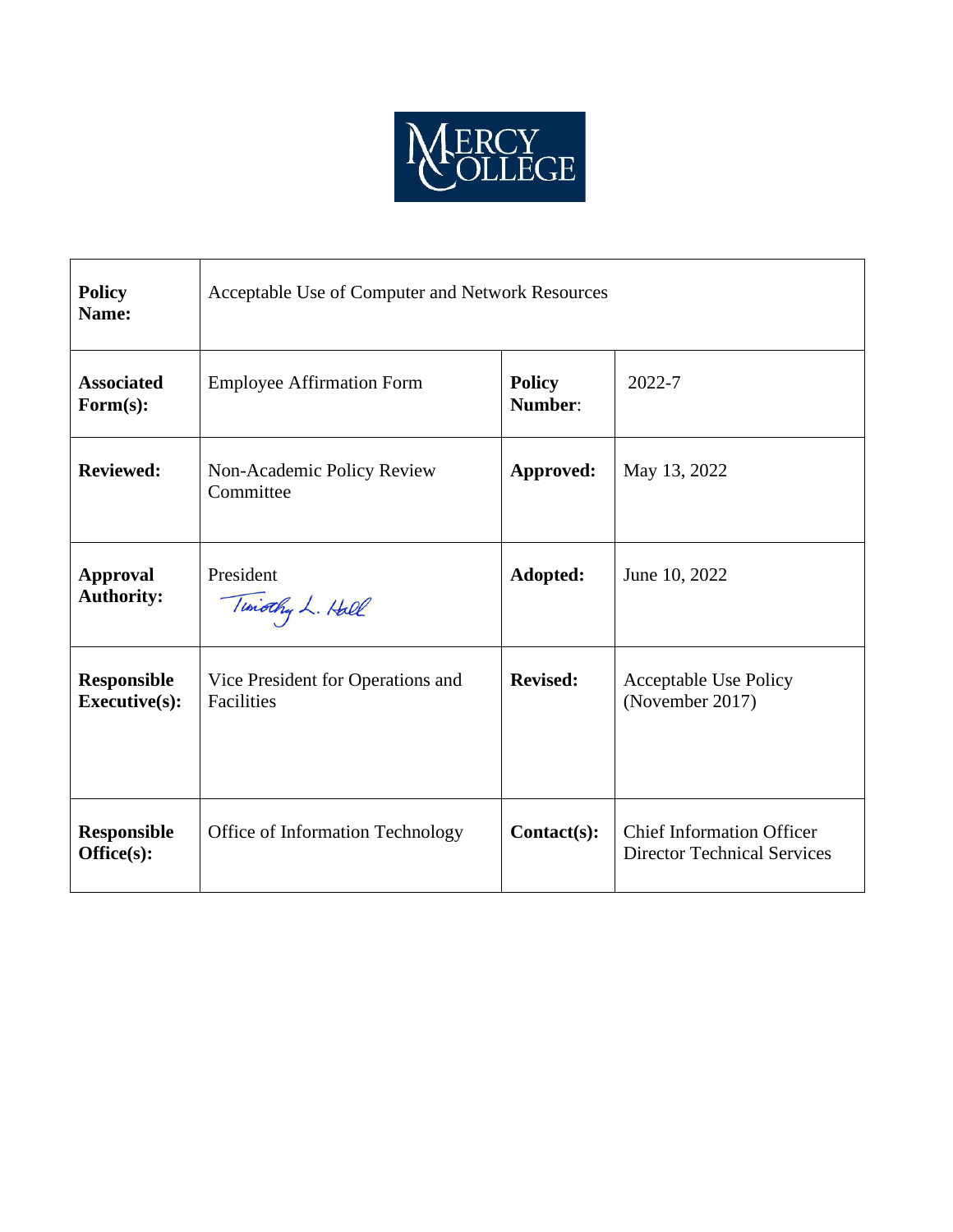# **CONTENTS**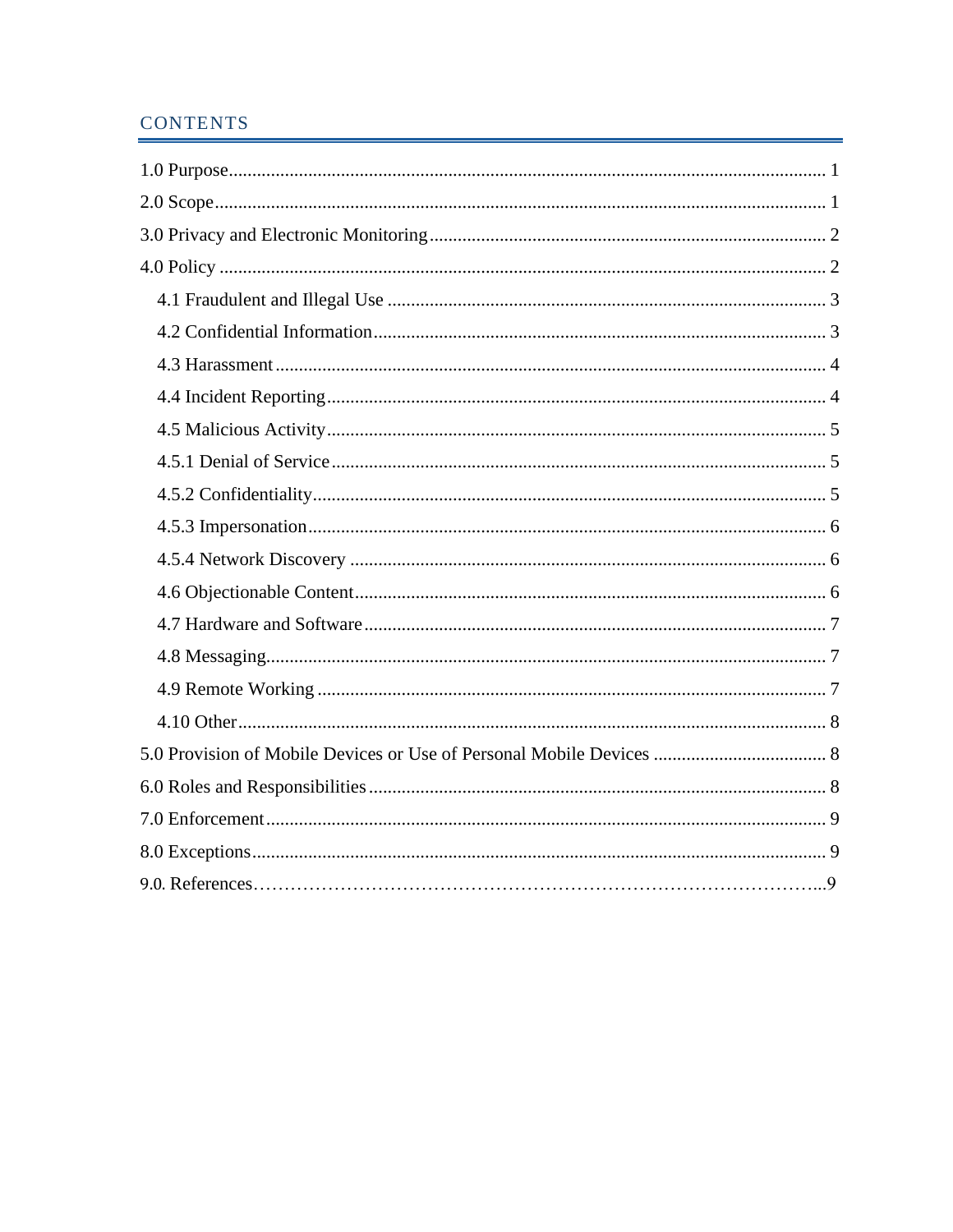#### <span id="page-2-0"></span>1.0 PURPOSE

Mercy College's computer and network resources are an important component to further the College's educational purposes and college business in support of Mercy's mission, which seeks to transform students' lives through higher education. Users of these resources have a responsibility to follow the guidelines set forth in this document, as well as all other related policies and procedures, not to abuse the privileges granted to them, and to respect the rights of others.

Mercy's technology infrastructure exists to support the College and administrative activities needed to fulfill the College's mission. Access to these resources is a privilege that should be exercised responsibly, ethically and lawfully.

The purpose of this Acceptable Use Policy is to clearly establish each member of the College's role in protecting its information assets and communicate minimum expectations for meeting these requirements. Fulfilling these objectives will enable Mercy to implement a comprehensive system-wide Information Security Program.

### <span id="page-2-1"></span>2.0 SCOPE

This Policy applies to all users of computing resources owned, managed or otherwise provided by the College. Individuals covered by this Policy include, but are not limited to all employees and service providers with access to the College's computing resources and/or facilities. All Mercy College community members, including: students, staff, faculty, alumni, contractors, third party vendors and former full-time faculty who served at Mercy College for 10 years or more, are provided with a Mercy College identification card ("ID") and number, which grants certain accesses to College computer and network resources, depending on the community member and the particular need.

Computing resources include all Mercy owned, licensed or managed hardware and software, email domains and related Applications & Services (on-prem and Cloud Applications) and any use of the College's network via a physical, wireless connection or remote access, regardless of the ownership of the computer or device connected to the network (on-prem and Cloud).

This Policy applies to all members of the College community and covers both internal and external (on-prem and Cloud) use of computer and network resources, College computer and information technology hardware, software, data, access and other resources owned, operated, or contracted by Mercy.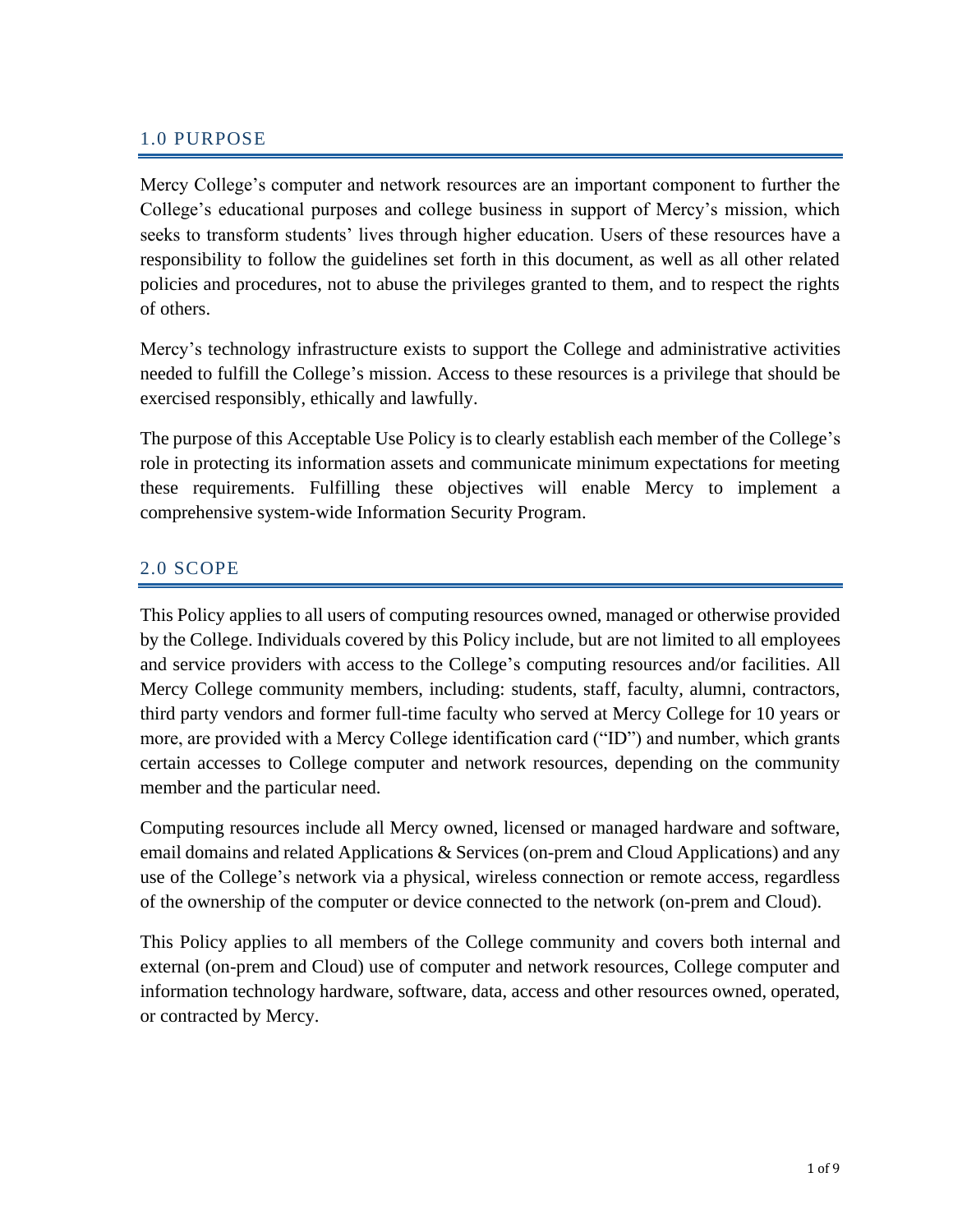### <span id="page-3-0"></span>3.0 PRIVACY AND ELECTRONIC MONITORING

Mercy will make every reasonable effort to respect a user's privacy. However, community members, including employees and students, do not have a right of privacy for communications transmitted or stored on the Mercy's resources. In addition, while the College does not routinely monitor or access its mail systems, to the extent permitted by law, the College reserves the right to access and disclose, and monitor when necessary, the contents of electronic communications made with or through the College's resources without the consent of the user. Further, any and all telephone conversations or transmissions, electronic mail or transmissions (as discussed above), or internet access or usage by a user by any electronic device or system, including but not limited to the use of a computer, telephone, wire, radio or electromagnetic, photoelectronic or photo-optical systems ("User Activity"), may be subject to monitoring at any and all times and by any lawful means.

Devices connected to the College's network or technology systems, or used pursuant to this Policy, may be monitored or intercepted to the extent such device is used for any User Activity. Such devices include the College provided devices and other devices (including personal devices) using the College's internet, servers, and networks. The College may do so for reasons including but not limited to:

- Investigating potential misconduct,
- Protecting health and safety,
- Protecting College resources,
- Preserving emails or other documents in connection with a litigation and/or pursuant to the College's Records Retention Policy
- Locating information required for College business,
- Handling matters when employees are out on extended leaves of absence,
- Responding to subpoenas and other legal obligations, and/or
- Fulfilling the College's obligations to third parties.

In addition, maintenance of the College's computing networks and systems may result in the contents of files and communications being seen by network, system, or other administrators.

Although users of the College's electronic communications resources have no right to privacy vis-à-vis the College, they must respect the legitimate privacy expectations of other users.

### <span id="page-3-1"></span>4.0 POLICY

Activities related to Mercy's mission take precedence over computing pursuits of a more personal or recreational nature. Any use that disrupts the College's mission is prohibited.

Following the same standards of common sense, courtesy and civility that govern the use of other shared facilities, acceptable use of information technology resources generally respects all individuals' privacy, but subject to the right of individuals to be free from intimidation,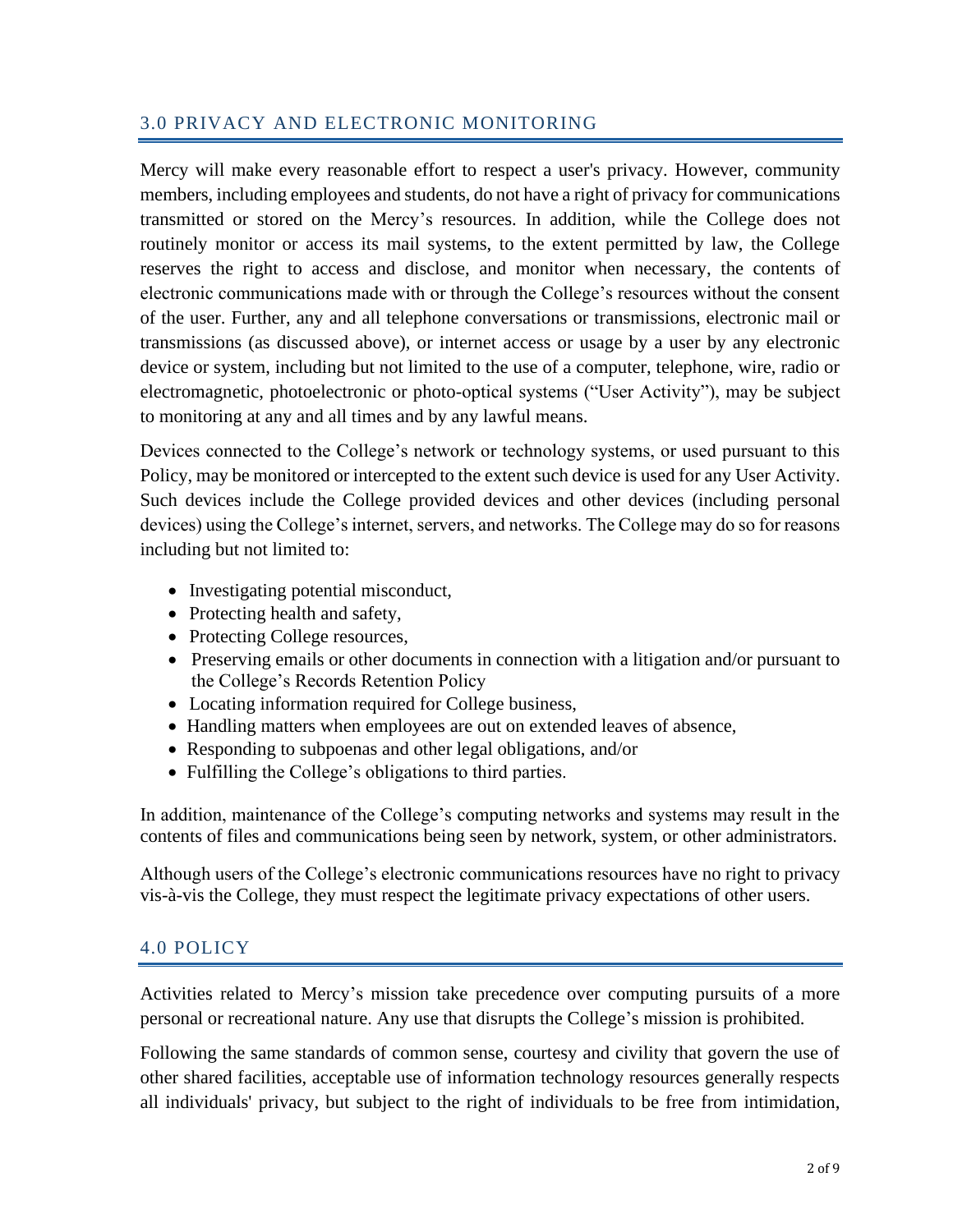harassment, and unwarranted annoyance. All users of Mercy's computing resources must adhere to the requirements enumerated below.

### <span id="page-4-0"></span>4.1 FRAUDULENT AND ILLEGAL USE

Mercy explicitly prohibits the use of any information system for fraudulent and/or illegal purposes. While using any of the College's information systems, a user must not engage in any activity that is illegal under local, state, federal, and/or international law. As a part of this policy, users must not:

- Violate the rights of any individual or company involving information protected by copyright, trade secret, patent or other intellectual property, or similar laws or regulations, including, but not limited to, the installation or distribution of pirated or other software products that are not appropriately licensed for use by Mercy.
- Use in any way copyrighted material including, but not limited to, photographs, books, or other copyrighted sources, copyrighted music & videos, and any copyrighted software (utilizing any kind of Peer-to-Peer P2P software) for which the College does not have a legal license.
- Export software, technical information, encryption software, or technology in violation of international or regional export control laws.
- Issue statements about warranty, expressed or implied, unless it is a part of normal job duties, or make fraudulent offers of products, items, and/or services.

Any user that suspects or is aware of the occurrence of any activity described in this section, or any other activity they believe may be fraudulent or illegal, must notify his/her manager immediately.

If any user creates any liability on behalf of Mercy due to inappropriate use of the College's resources, the user agrees to indemnify and hold the College harmless, should it be necessary for Mercy to defend itself against the activities or actions of the user.

### <span id="page-4-1"></span>4.2 CONFIDENTIAL INFORMATION

Mercy has both an ethical and legal responsibility for protecting confidential information in accordance with its [Confidential Information Policy.](https://www.mercy.edu/media/confidential-information-policy) To that end, there are some general positions that the College has taken:

- Transmission of confidential information by end-user messaging technologies (for example, e-mail, instant messaging, SMS, chat, etc.) is prohibited.
- The writing or storage of confidential information on mobile devices (phones, tablets, USB drives) and removable media is prohibited. Mobile devices that access confidential information will be physically secured when not in use and located to minimize the risk of unauthorized access.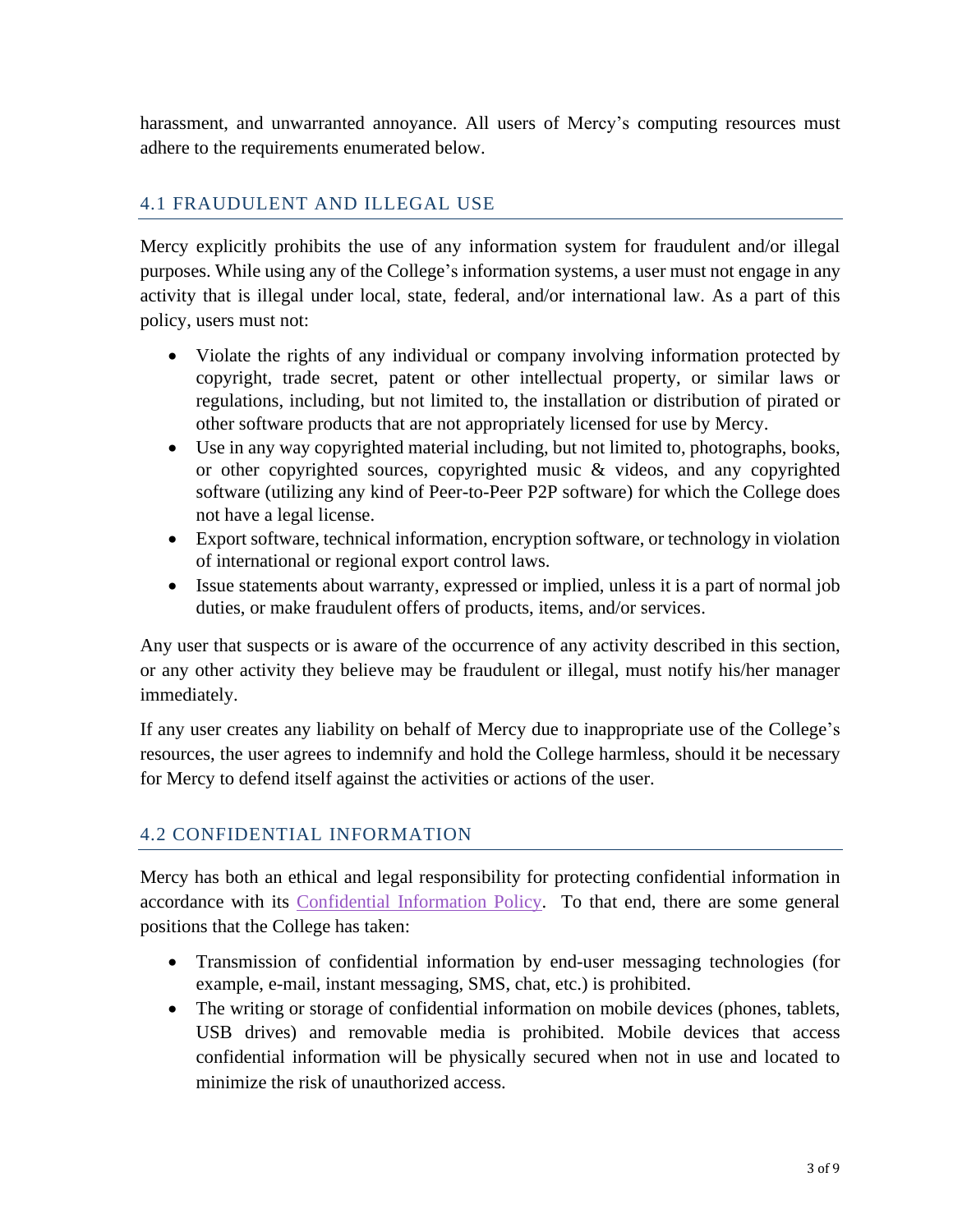- All employees and service providers will use approved workstations or devices to access College's data, systems, or networks. Non-college owned workstations that store, process, transmit, or access confidential information are prohibited. Accessing, storage, or processing confidential information on home computers is prohibited.
- All company portable workstations will be securely maintained when in the possession of employees. Such workstations will be handled as carry-on (hand) baggage on public transport. They will be concealed and/or locked when in private transport (e.g., locked in the trunk of an automobile) when not in use.
- Photographic, video, audio, or other recording equipment will not be utilized in secure areas.
- All confidential information stored on workstations and mobile devices must be encrypted & secured.
- All employees who use College-owned workstations will take all reasonable precautions to protect the confidentiality, integrity and availability of information contained on the workstation.
- College employees and affiliates who move electronic media or information systems containing confidential information are responsible for the subsequent use of such items and will take all appropriate and reasonable actions to protect them against damage, theft and unauthorized use.
- College employees will activate their workstation locking software whenever they leave their workstation unattended or will log off from or lock their workstation when their shift is complete.

### <span id="page-5-0"></span>4.3 HARASSMENT

Mercy is committed to providing a safe and productive environment, free from harassment, for all community members. For this reason, users must not:

- Use College information systems to harass any other person via e-mail, telephone, or any other means, or
- Actively procure or transmit material that is in violation of sexual harassment or hostile workplace laws.

If a user feels he/she is being harassed through the use of the College's information systems, the user must report it, in writing, to his/her supervisor or any department head.

### <span id="page-5-1"></span>4.4 INCIDENT REPORTING

Mercy is committed to responding to security incidents involving personnel, College-owned information or College-owned information assets. As part of this Policy: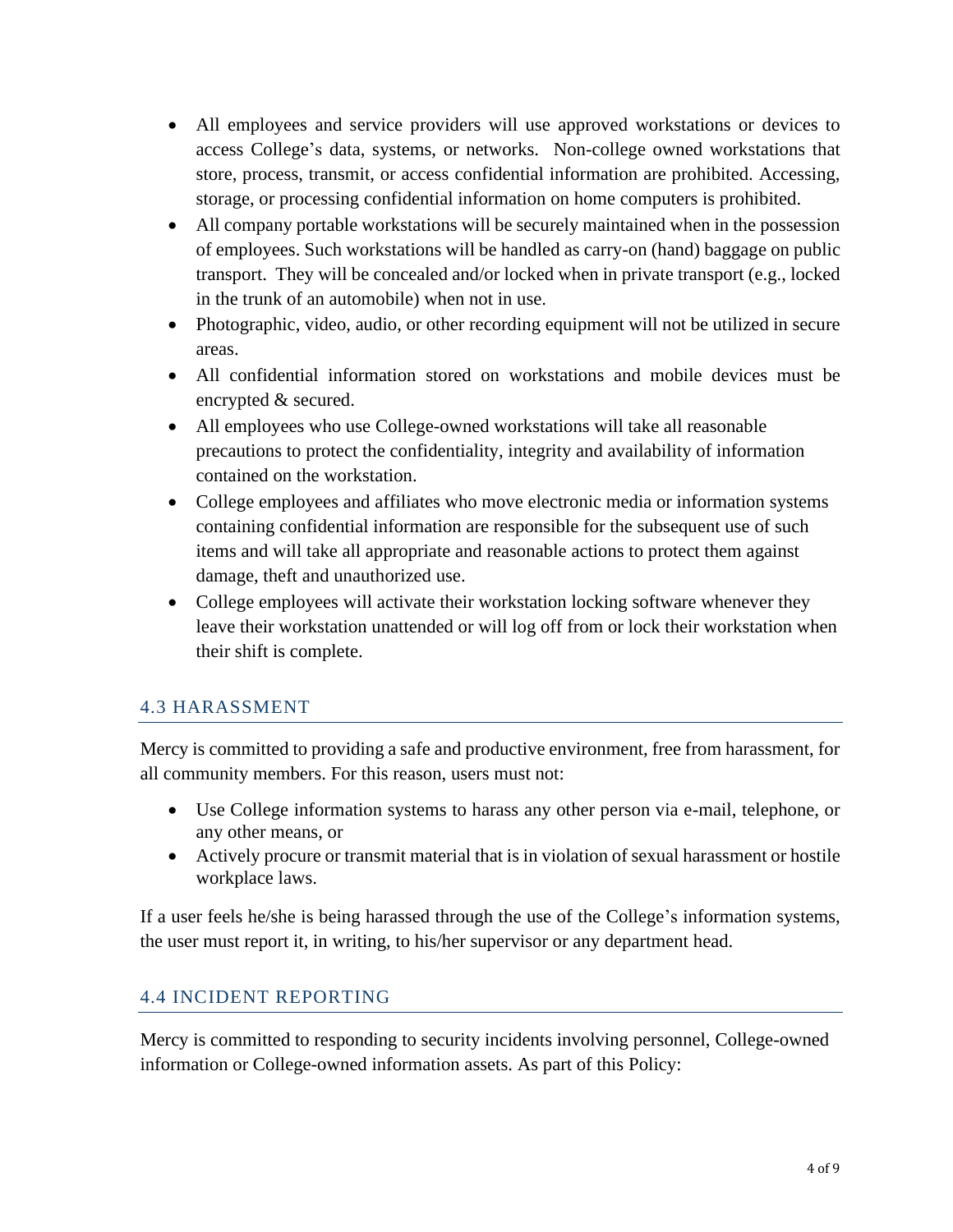- The loss, theft or inappropriate use of College access credentials (e.g. passwords, key cards or security tokens), assets (e.g. laptop, cell phones), or other information must be reported to the IT Service Desk at [helpdesk@mercy.edu.](mailto:helpdesk@mercy.edu)
- An College employees will not prevent another member from reporting a security incident.

### <span id="page-6-0"></span>4.5 MALICIOUS ACTIVITY

Mercy strictly prohibits the use of information systems for malicious activity against other users, the College's information systems themselves, or the information assets of other parties.

### <span id="page-6-1"></span>4.5.1 DENIAL OF SERVICE

Users must not:

- Perpetrate, cause, or in any way enable disruption of Mercy's information systems or network communications by denial-of-service methods;
- Knowingly introduce malicious programs, such as viruses, worms, and Trojan horses, to any information system; or
- Intentionally develop or use programs to infiltrate a computer, computing system, or network and/or damage or alter the software components of a computer, computing system or network.

#### <span id="page-6-2"></span>4.5.2 CONFIDENTIALITY

Users must not:

- Perpetrate, cause, or in any way enable security breaches, including, but not limited to, accessing data of which the user is not an intended recipient or logging into a server or account that the user is not expressly authorized to access;
- Facilitate use or access by non-authorized users, including sharing their password or other login credentials with anyone, including other users, family members, or friends;
- Use the same password for Mercy accounts as for other non-Mercy access (for example, personal ISP account, social media, benefits, email, etc.);
- Attempt to gain access to files and resources to which they have not been granted permission, whether or not such access is technically possible, including attempting to obtain, obtaining, and/or using another user's password; or
- Make copies of another user's files without that user's knowledge and consent.
- All encryption keys employed by users must be provided to Information Technology if requested, in order to perform functions required by this policy.
- Base passwords on something that can be easily guessed or obtained using personal information (e.g. names, favorite sports teams, etc.).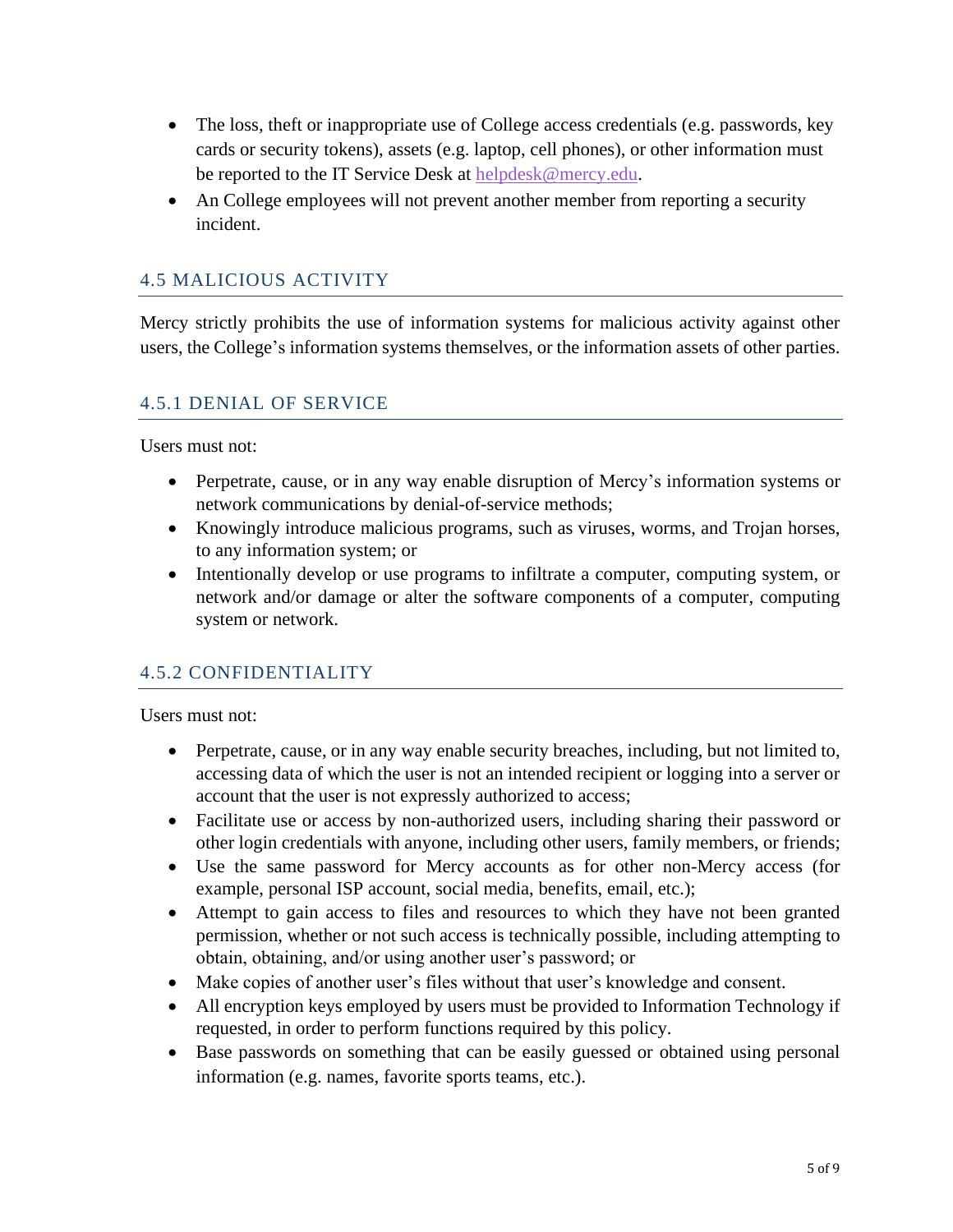#### <span id="page-7-0"></span>4.5.3 IMPERSONATION

Users must not:

- Circumvent the user authentication or security of any information system;
- Add, remove, or modify any identifying network header information ("spoofing") or attempt to impersonate any person by using forged headers or other identifying information;
- Create and/or use a proxy server of any kind, other than those provided by Mercy, or otherwise redirect network traffic outside of normal routing with authorization; or
- Use any type of technology designed to mask, hide, or modify their identity or activities electronically.

### <span id="page-7-1"></span>4.5.4 NETWORK DISCOVERY

Users must not:

- Use a port scanning tool targeting either Mercy network or any other external network, unless this activity is a part of the user's normal job functions, such as a member of the Office of Information Technology, conducting a vulnerability scan, and faculty utilizing tools in a controller environment.
- Use a network monitoring tool or perform any kind of network monitoring that will intercept data not intended for the user's, unless this activity is a part of the user's normal job functions.
- Attach non-Mercy Network devices to the college network. Network snooping, capturing traffic or any sort of brute force network attempts. Including network switches, wireless routers and any other type of non-Mercy owned network or systems devices.

#### <span id="page-7-2"></span>4.6 OBJECTIONABLE CONTENT

Mercy strictly prohibits the use of Collegeal information systems for accessing or distributing content that other users may find objectionable. Users must not post, upload, download, or display messages, photos, images, sound files, text files, video files, newsletters, or related materials considered to be:

- Political
- Racist
- Sexually-explicit
- Violent or promoting violence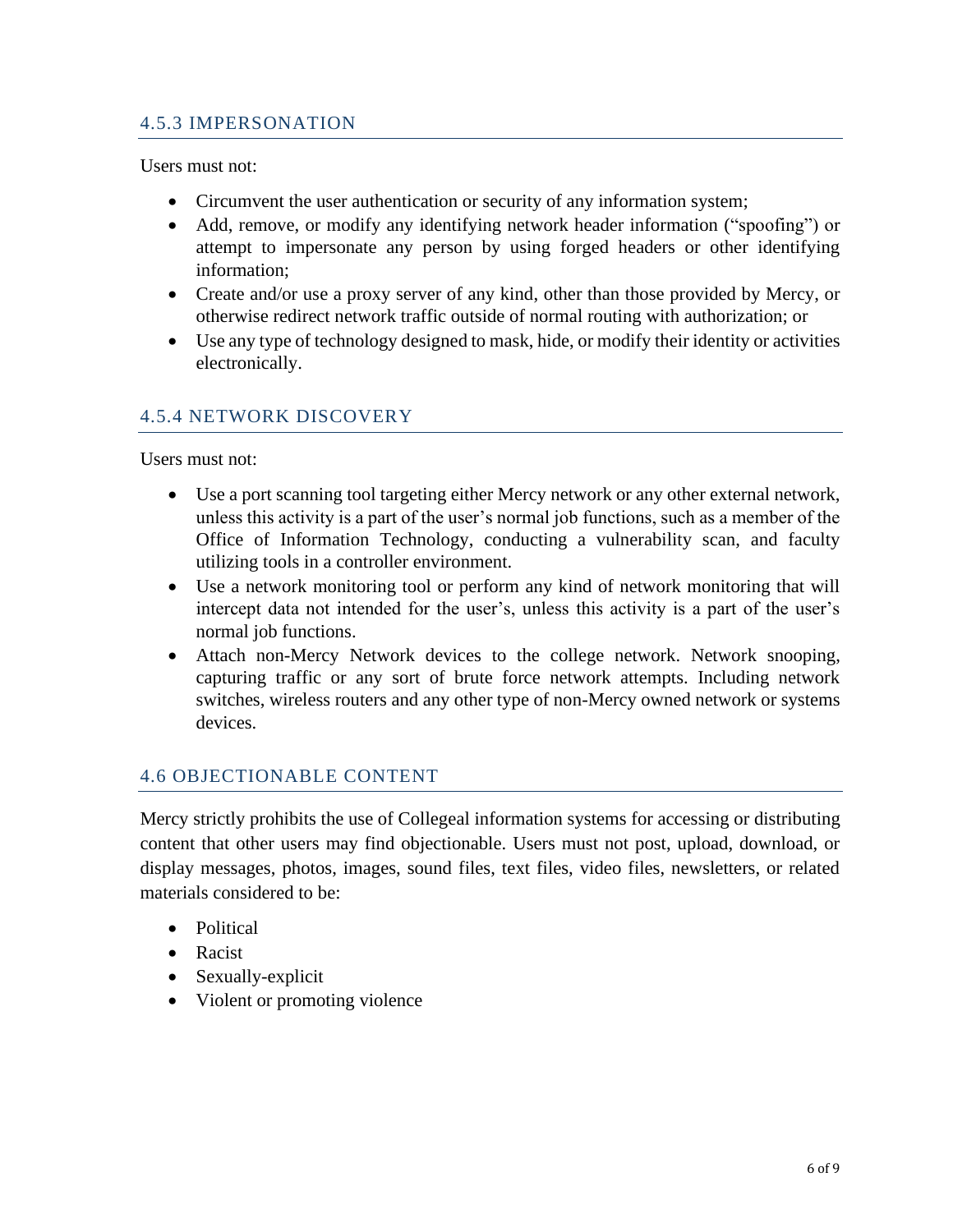### <span id="page-8-0"></span>4.7 HARDWARE AND SOFTWARE

Mercy strictly prohibits the use of any hardware or software that is not purchased, installed, configured, tracked, and managed by the College. Users must not:

- Install, attach, connect or remove or disconnect, hardware of any kind, including wireless access points, storage devices, and peripherals, to any Collegeal information system without the knowledge and permission of Information Technology;
- Download, install, disable, remove or uninstall software of any kind, including patches of existing software, to any Collegeal information system without the knowledge and permission of the College;
- Use personal flash drives, or other USB based storage media, without prior approval from their manager; or
- Take Mercy equipment off-site without prior authorization.

## <span id="page-8-1"></span>4.8 MESSAGING

The College provides a robust communication platform for users to fulfill its mission. Users must not:

- Automatically forward electronic messages of any kind, by using client message handling rules or any other mechanism;
- Send unsolicited electronic messages, including "junk mail" or other advertising material to individuals who did not specifically request such material (spam);
- Solicit electronic messages for any other digital identifier (e.g. e-mail address, social handle, etc.), other than that of the poster's account, with the intent to harass or to collect replies; or
- Create or forward chain letters or messages, including those that promote "pyramid" schemes of any type.

#### <span id="page-8-2"></span>4.9 REMOTE WORKING

When working remote, user must:

- Be given explicit approval from Manager pursuant to the College's Remote Work Policy.
- Safeguard and protect any College-owned or managed computing asset (e.g. laptops and cell phones) to prevent loss or theft.
- Not utilize personally-owned computing devices for Mercy work, including transferring Mercy information to personally-owned devices, unless approved by Manager.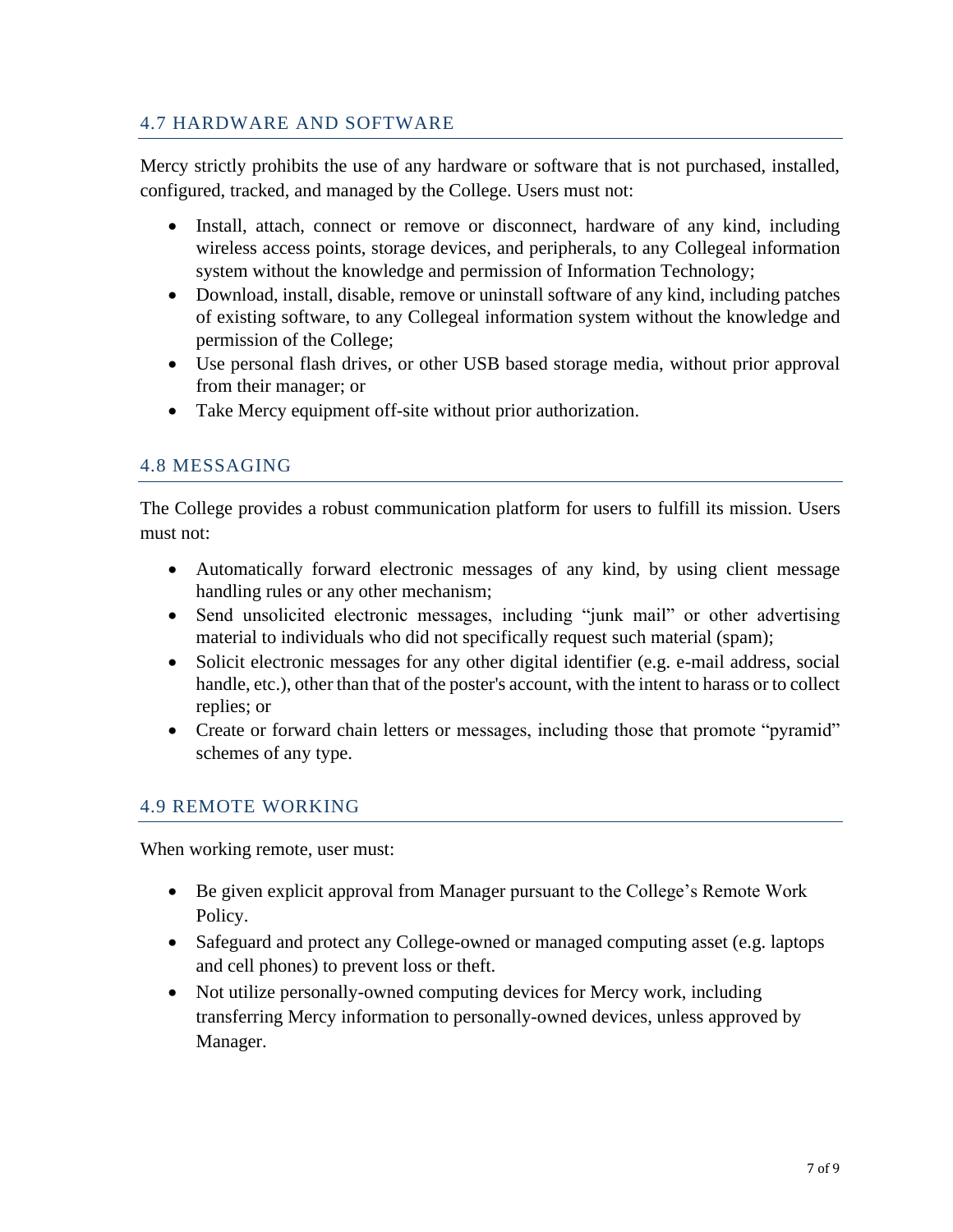- Take reasonable precautions to prevent unauthorized parties from utilizing computing assets or viewing Mercy's information processed, stored or transmitted on Collegeowned assets.
- Not create or store confidential or private information on local machines unless a current backup copy is available elsewhere.
- Not access or process confidential information in public places or over public, insecure networks.
- Only use Mercy approved methods for connecting to the College (e.g. VPN).

### <span id="page-9-0"></span>4.10 OTHER

In addition to the other parts of this policy, users must not:

- Stream video, music, or other multimedia content unless this content is required to perform the user's normal business functions;
- Use the College's information systems for commercial use or personal gain; or
- Use the College's information systems to play games or provide similar entertainment.

## <span id="page-9-1"></span>5.0 PROVISION OF MOBILE DEVICES OR USE OF PERSONAL MOBILE DEVICES

In order to meet the operational needs of the College, certain employees are issued a mobile device. Devices may be requested by emailing [helpdesk@mercy.edu](mailto:helpdesk@mercy.edu) and providing a valid business reason. Based on department needs, you may be required to carry the device and respond outside of normal business hours. Alternatively, some employees may use their personal devices for College-related business. All devices (whether it be College-issued or personal devices used for College-business) will be configured with the current Mercy security standards set by the IT Department, which may include passcodes, encryption, biometrics, or other methods. International calling, purchasing and downloading apps, and frequent texting is not permitted unless required as part of your job.

### 6.0 ROLES AND RESPONSIBILITIES

Mercy reserves the right to protect, repair, and maintain the College's computing equipment and network integrity. In accomplishing this goal, Mercy IT personnel or their agents must do their utmost to maintain user privacy, including the content of personal files and Internet activities. Any information obtained by IT personnel about a user through routine maintenance of the College's computing equipment or network should remain confidential, unless the information pertains to activities that are not compliant with acceptable use of Mercy's computing resources.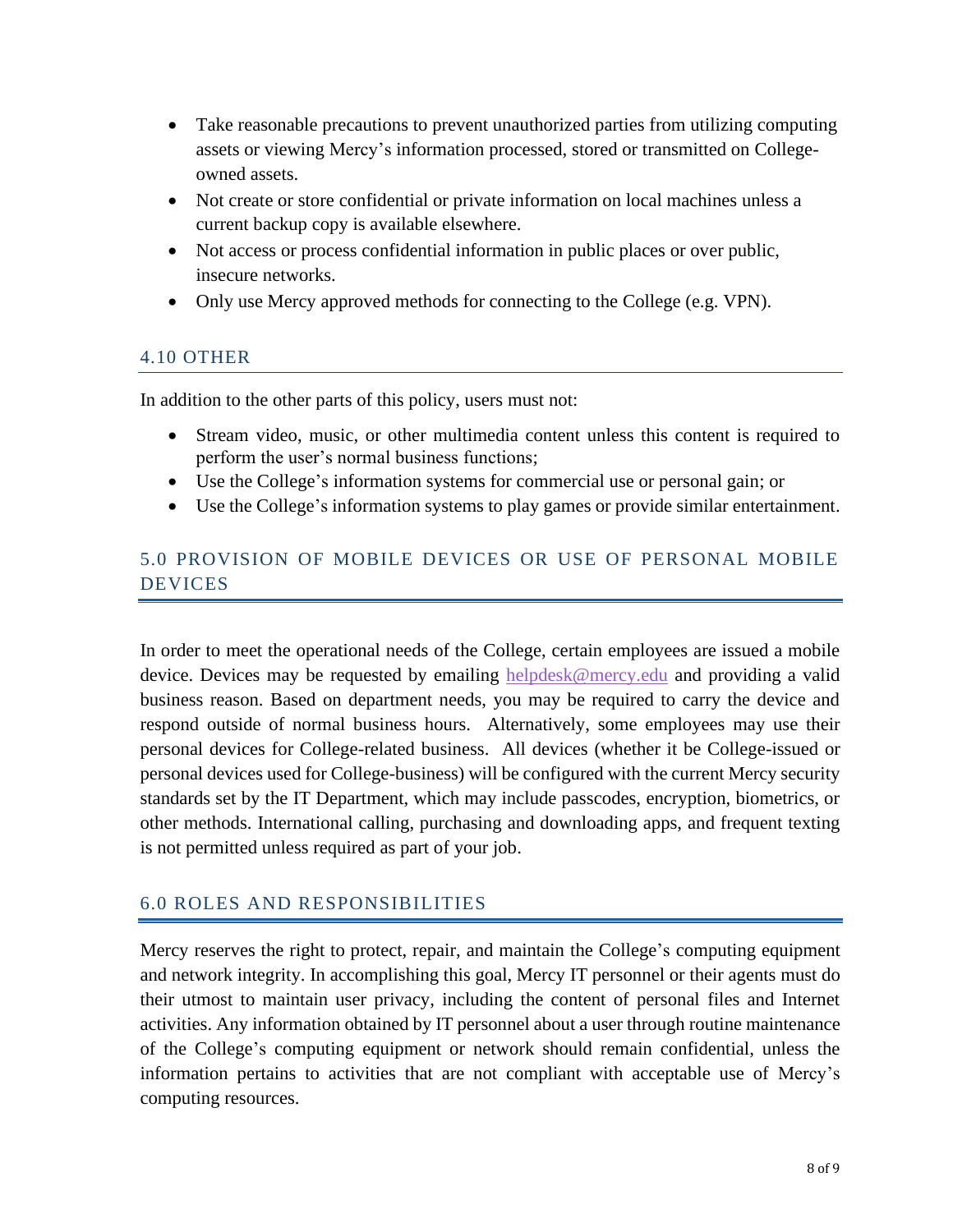#### <span id="page-10-0"></span>7.0 ENFORCEMENT

Enforcement is the responsibility of the College's President or designee. Users who violate this Policy may be denied access to the Colleges resources and may be subject to penalties and disciplinary action both within and outside of Mercy. The College may temporarily suspend or block access to an account, prior to the initiation or completion of disciplinary procedures, when it reasonably appears necessary to do so in order to protect the integrity, security, or functionality of the College or other computing resources or to protect Mercy from liability.

Users are subject to disciplinary rules described in the Employee Handbook, Student Handbook, Faculty Handbook, Collective Bargaining Agreement, and/or other policies and procedures governing acceptable behavior at the College.

All members of the College community have an obligation to use the College's computer and network resources consistent with this Policy.

Violation of this policy may subject members of the College community to the following sanctions:

- Criminal prosecution, in the event of a violation of any Federal, State or local law, or regulation;
- Loss of access to the College's computer and network resources, such as the Internet or email system;
- Seizure of College-owned equipment, such as computers, tablets, and cell phones;
- Personal devices connected to the College Network (non-Mercy owned assets like personal network devices/routers); causing harm to any College Systems & Services will be investigated and responded to in accordance with Mercy's Incident Response procedures.
- Required reimbursement of any costs, losses, damages or expenses incurred by the College or by others; and
- Disciplinary sanctions up to and including suspension or dismissal for employees, and suspension or expulsion for students.

#### <span id="page-10-1"></span>8.0 EXCEPTIONS

Exceptions to the policy may be granted by the Chief of Information Technology, or by his or her designee. All exceptions must be reviewed annually.

#### <span id="page-10-2"></span>9.0 REFERENCES

- The Gramm Leach Bliley Act (GLBA)
- Family Educational Rights and Privacy Act (FERPA)
- New York State Information Security Breach and Notification Act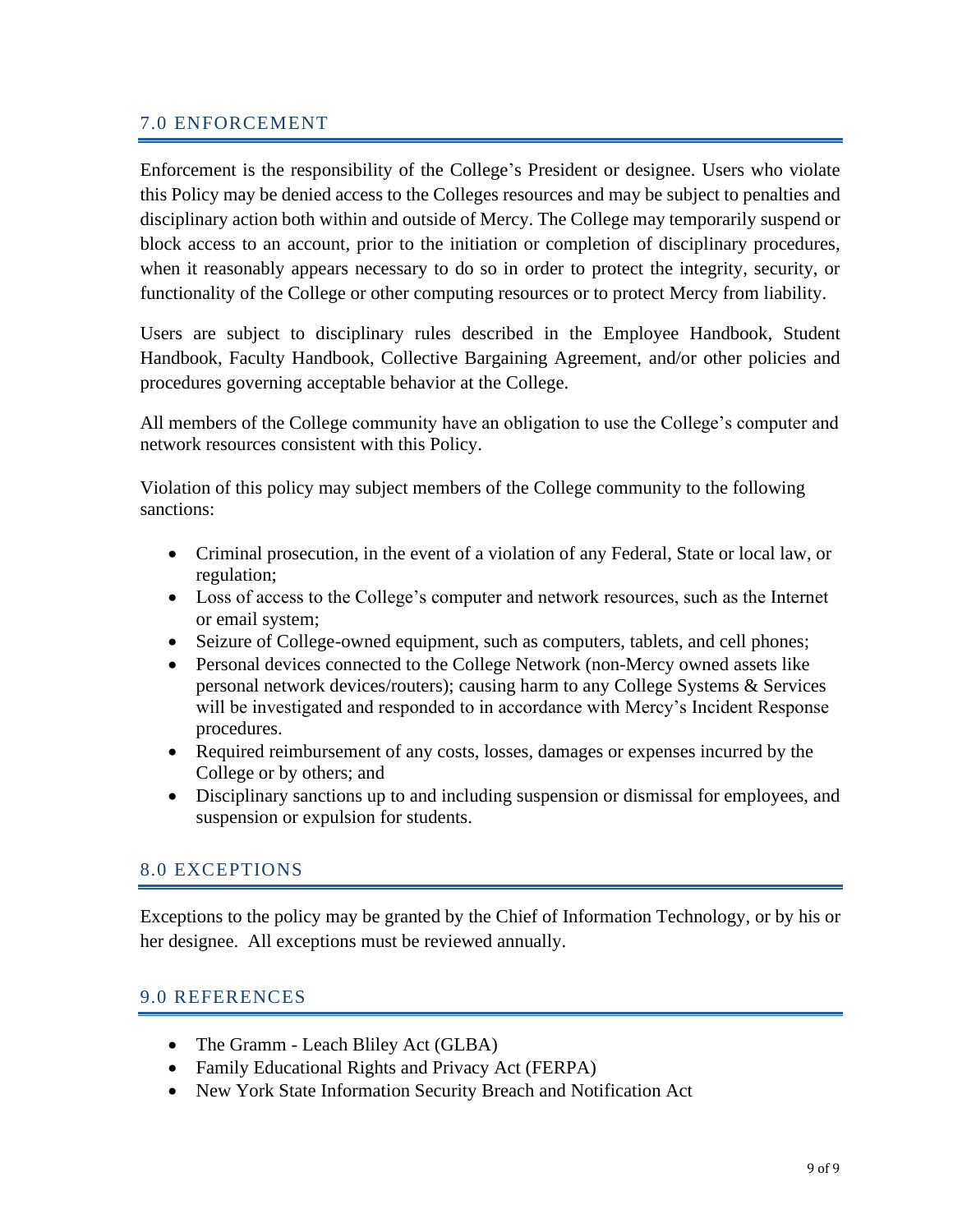- Illinois Personal Information Protection Act (815 ILCS 530/)
- California Consumer Privacy Act (CCPA)
- NIST 800-171
- FIPS-199
- PCI DSS 3.1
- New York Civil Practice Law and Rules § 4509
- Code of Ethics of the American Library Association